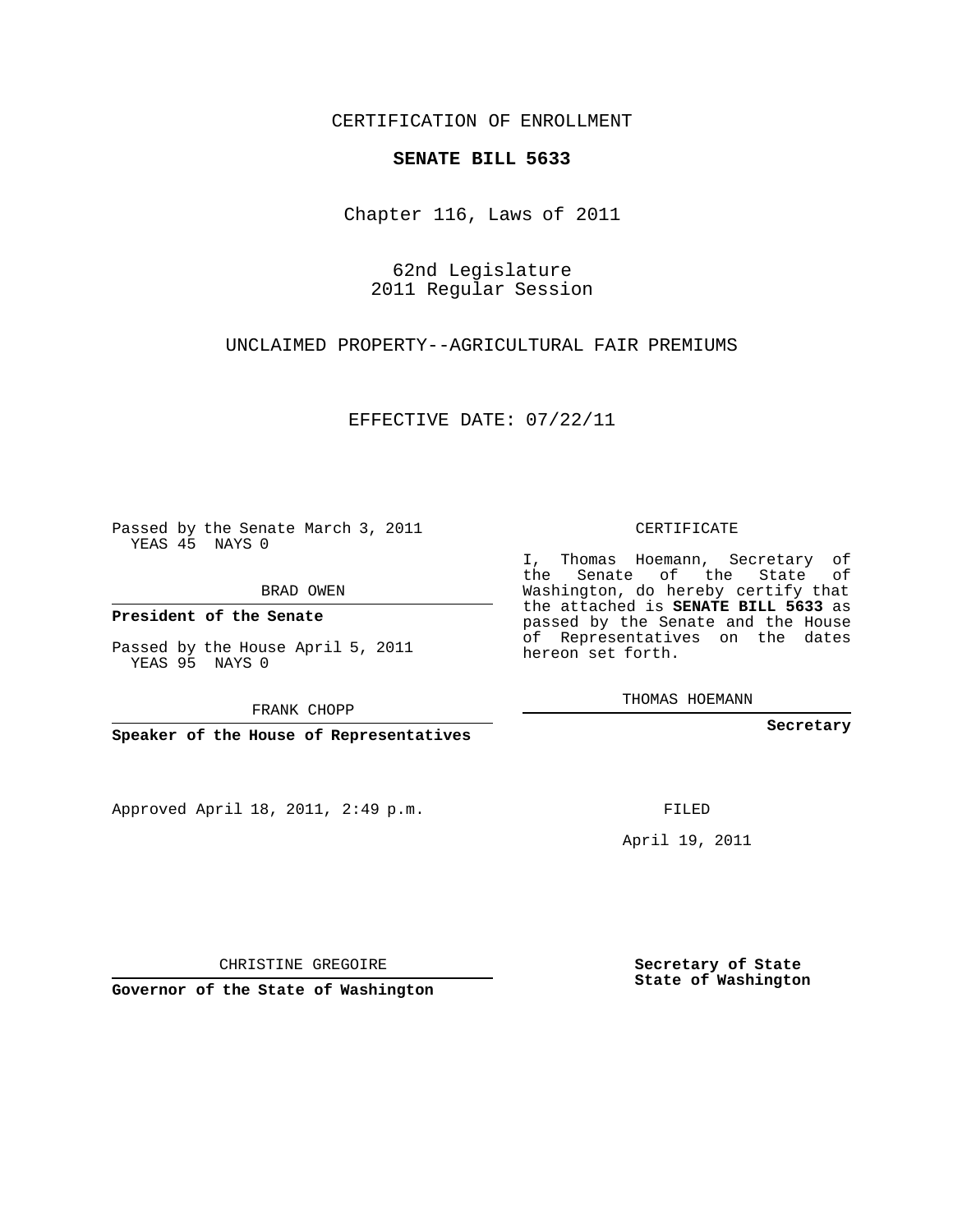## **SENATE BILL 5633** \_\_\_\_\_\_\_\_\_\_\_\_\_\_\_\_\_\_\_\_\_\_\_\_\_\_\_\_\_\_\_\_\_\_\_\_\_\_\_\_\_\_\_\_\_

\_\_\_\_\_\_\_\_\_\_\_\_\_\_\_\_\_\_\_\_\_\_\_\_\_\_\_\_\_\_\_\_\_\_\_\_\_\_\_\_\_\_\_\_\_

Passed Legislature - 2011 Regular Session

## **State of Washington 62nd Legislature 2011 Regular Session**

**By** Senators Pridemore, Hewitt, Kastama, and Swecker

Read first time 02/02/11. Referred to Committee on Agriculture & Rural Economic Development.

 AN ACT Relating to exempting agricultural fair premiums from the unclaimed property act; and amending RCW 63.29.020.

BE IT ENACTED BY THE LEGISLATURE OF THE STATE OF WASHINGTON:

 **Sec. 1.** RCW 63.29.020 and 2010 c 29 s 1 are each amended to read as follows:

 (1) Except as otherwise provided by this chapter, all intangible property, including any income or increment derived therefrom, less any lawful charges, that is held, issued, or owing in the ordinary course of the holder's business and has remained unclaimed by the owner for more than three years after it became payable or distributable is presumed abandoned.

 (2) Property, with the exception of unredeemed Washington state lottery tickets and unpresented winning parimutuel tickets, is payable and distributable for the purpose of this chapter notwithstanding the owner's failure to make demand or to present any instrument or document required to receive payment.

 (3) This chapter does not apply to claims drafts issued by insurance companies representing offers to settle claims unliquidated in amount or settled by subsequent drafts or other means.